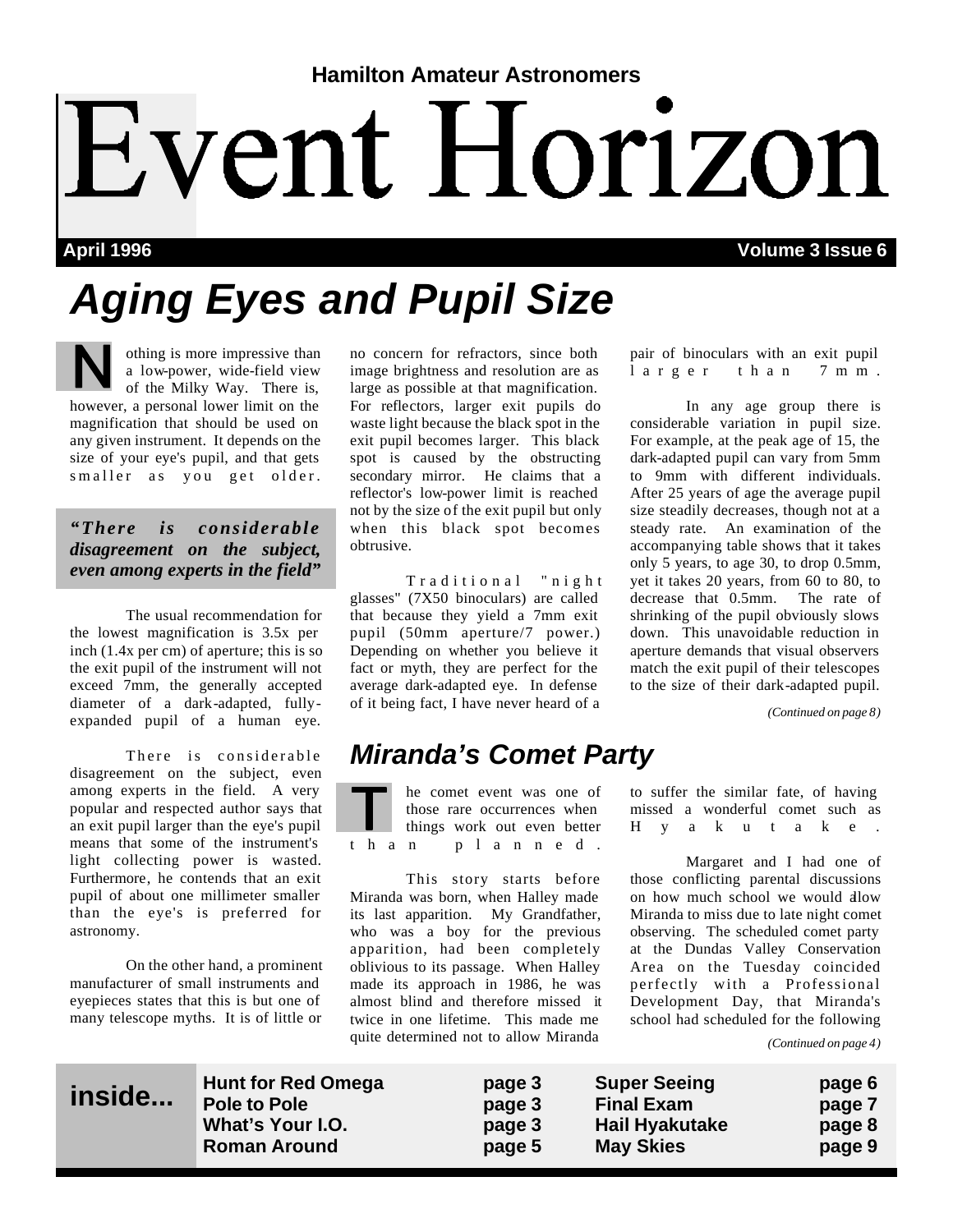### *Editorial*

omet Hyakutake provided a lot of excitement over the past few weeks. Even people who showed no previous interest in anything to do with astronomy were asking questions about the comet. It actually prompted me to try astrophotography for the first time (Not counting some pictures of the Sun). I was quite impressed by the amount of coverage

#### given by the media. This month's issue includes an article about a comet party, a comet report from Australia in "Pole to Pole" and a poem on page 8 that was inspired by the comet. Now we can look forward to Hale-Bopp.

 Some articles were added to the newsletter at the last minute this month so I didn't have a chance to check their

### *Chair's Report*

ow! I hope everyone had a chance to see Comet Hyakutake at it's peak this month. It was truly a magnificent sight. Such bright comets are relatively rare and yet, we may have another one visiting next year: Comet Hale -Bopp.

 Our public star party on March 27th. at the Dundas Valley Conservation Area attracted a crowd of about 75 or so enthusiastic comet catchers. We had front page coverage on the Dundas Star newspaper with a large photo of Rob Roy's easily recognized telescope. They reported a crowd of 200 in attendance, but they also reported that one of the telescopes we had there was worth \$50,000! I can't speak for the other telescope owners who were at the star party, but I'll take the first offer over \$25,000 for my 4" refractor and I'll even throw in a free Nagler eyepiece....

 I'd like to thank and congratulate Doug Welch for his efforts in organizing the Dundas Valley star party on such short notice. An extra special thanks also goes to those HAA-ers who brought telescopes: Rob Roy, Al Shinn and Bill Tekatch. In addition to the star party, Grant Dixon and Denis e Kaisler helped McMaster University host special Comet Hyakutake planetarium shows leading up to the comet's appearance in Hamilton skies.

We made it to the front page of the

Hamilton Spectator newspaper on April 3rd when the Spectator picked up Rob Roy's article from last month's Event Horizon about the dates for Easter. Rob was then interviewed by a Kitchener radio station. Congratulations, Rob! The next thing you know, they'll be making a movie about him....

 From our beginning, the HAA's primary goal has been to promote the enjoyment of astronomy. It is through events such as these that we have a chance to do just that. Whether it's a club observing night at the Binbrook Conservation Area or a public star party, we always have fun getting together and sharing the night sky.

 Speaking of sharing the night sky, Charles Baetsen, our persistent observing director, is again planning a trip to Point Pelee to try and glimpse the fabulous southern globular star cluster, Omega Centauri. Details are inside this month's Event Horizon. We are also organizing our third annual summer star party for the weekend of June 21-22-23 and details will be available by next month's meeting. Until then, I wish you all clear & steady skies!

Ann Tekatch Chair 575-5433 a7503934@mcmail.cis.mcmaster.ca

validity. April seems to be a bad month for that kind of thing to happen.

 Next month I would like to see articles from a few more of our members. (I think Rob Roy deserves a rest.)

Stewart Attlesey stewart@io.org



vent Horizon is a publication of the Hamilton Amateur Astronomers (HAA).

 The HAA is an amateur astronomy club dedicated to the promotion and enjoyment of astronomy for people of all ages and experience levels

 The cost of the subscription is included in the \$15 individual or \$20 family membership fee for the year. Event Horizon is published 10 times a year.

#### **HAA Council**

| Chair               | Ann Tekatch             |  |
|---------------------|-------------------------|--|
| Second Chair        | Doug Welch              |  |
| Honorary Chair      | Jim Winger              |  |
| Secretary           | Juliana Light           |  |
| Treasurer           | Barbara Wight           |  |
| Education Dir.      | <b>Grant Dixon</b>      |  |
| Obs. Dir            | Charles Baetsen         |  |
| Editor              | <b>Stewart Attlesey</b> |  |
| Recorder            | Nina Snaith             |  |
| Membership Dir      | Rosa Assalone           |  |
| <b>HAJA</b> Coord   | Raechel Carson          |  |
| <b>Councillors</b>  |                         |  |
|                     | Patricia Baetesen       |  |
| Denise Kaisler      |                         |  |
| Patricia Marsh      |                         |  |
| Les Nagy            |                         |  |
| Rob Roy             |                         |  |
| <b>Bill Tekatch</b> |                         |  |
|                     |                         |  |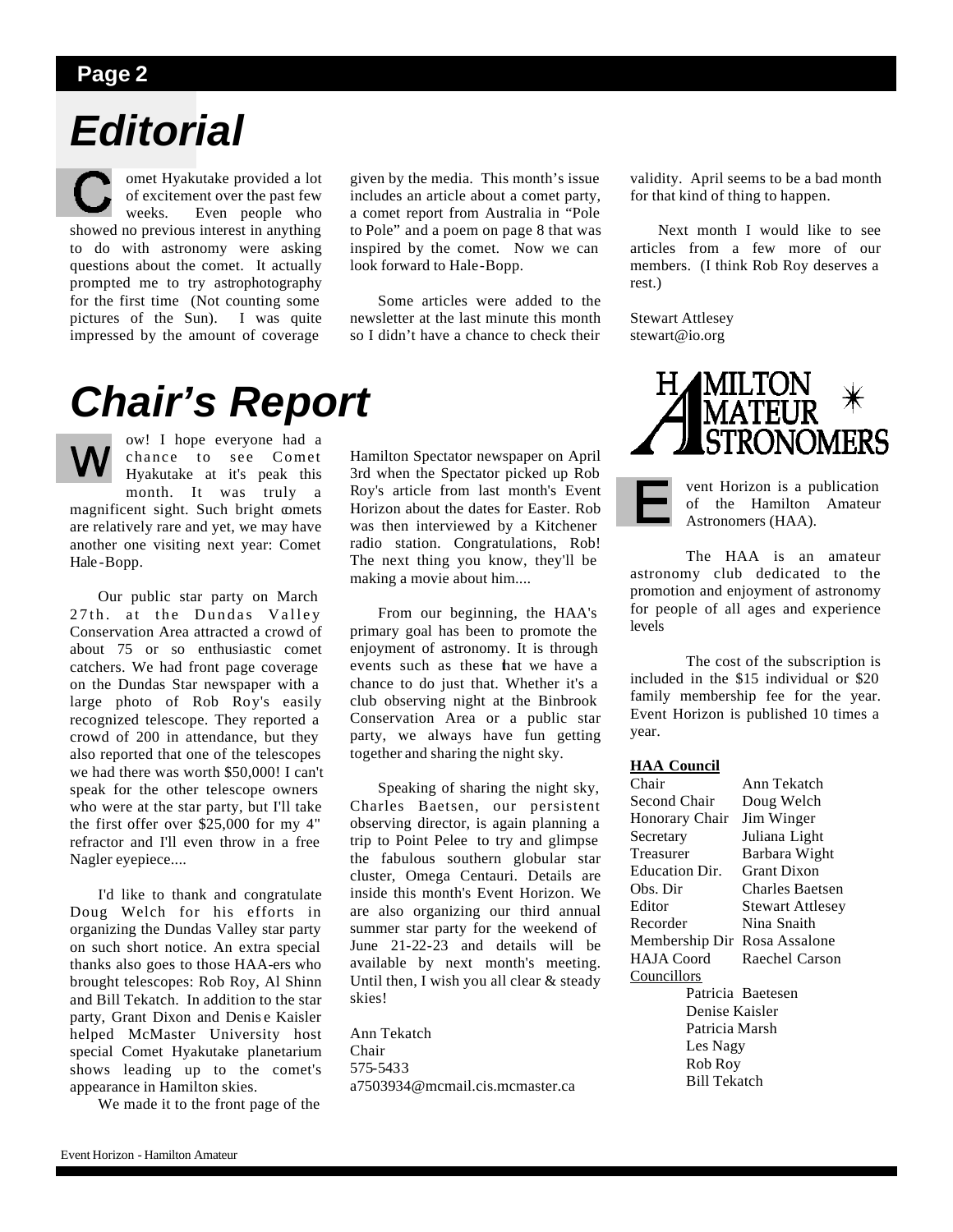### *The Hunt for Red Omega*



or the second year in a row, we will try to see Omega Centauri

from Canadian soil. This month and next are optimal times to see the Great Omega Centauri, probably the finest globular cluster of all. To view this elusive object we will be traveling great distances (up to 6 hours) to set up camp near Point Pelee, the southern most part of Canada. At this spot Omega Centauri will reach a maximum altitude of 1.5 degrees, remaining in view for about 40 minutes. For our

friends "downunder" will attest, Omega Centauri is normally a bright object of magnitude 3.7, but at only 1.5 degrees above

*"For the second year in a row, we will try to see Omega Centauri from Canadian soil."*

the horizon, it will only shine at 6.3 (assuming the atmosphere is transparent and steady). Since this object is a very compact, it should be quite do-able in any scope over 6".

 While waiting for this great globular to clear the lake, we will be checking out another spectacular object, Centaurus 'A' or NGC 5128. This is that bizarre looking elliptical galaxy with a dark dust lane obscuring its center, something very rare for ellipticals, if not unique. The

### *Pole to Pole*

ow are you getting on with Hyakutake? We had some absolutely magnificent views here until it dropped below our horizon :-( gguuurrrrrr

 Our best view was on Sunday night/Monday morning (24/25) when it was magnitude -0.2 with a naked eye tail 57 degrees long!!! The surge in brightness and tail length between Mar 20 and Mar 23 was remarkable.

 One thing I did notice on Sunday night was that the comet Australian magnitude for thus object is 7.5. Luckily, this object reached 6 degrees above Lake Erie, and should appear about 9th magnitude. Both of these objects will be a challenge and should be a lot of fun. This year the dates for this expedition will occur on the first clear night (with a reasonable change of staying clear) of:

**Saturday April 13** - Omega Centauri rises at 12:25 pm EDT, long before the moon

**Saturday April 20** - Omega Centauri rises at 11:58 pm EDT

**Saturday May 11** - Omega Centauri rises at 10:35 pm EDT, long before the moon

**Saturday May 18** - Omega Centauri rises at 10:07 pm EDT

 Further arrangements will be made as the dates approach. If interested on going on this expedition please give me a call at 524-0148 or email me at the address below. Decisions as to when we go will be made based on the weather forecast for Windsor on each day.

Charles W. Baetsen, HAA, Observing Director. charlesb@abelcomputers.com

seemed very close. As though you could reach out and touch it! I would put this down to the size of the comet. The coma was about 1.5 degrees in diameter and the tail was about 6 degrees across at the end. I will be writing up my observations over the next few days and I will send you a copy of what I write.

Regards,

Maurice clark@fizzy.murdoch.edu.au



id March go out like a lion and April in like a lamb? I'm already looking forward to seeing flowers bloom. This is one of the most unique times of your year and I think my favourite. Soon hiking season will be here. Take the time to enjoy this pastime as well as astronomy. Are you geared up for your new questions. I'll not keep you in suspense any longer.

*1) Ryle, who was English; all the others were American.*

*2) (a) Total, when the bright surface of the Sun is fully covered by the Moon. (b) Partial, when only part of the Sun is covered. (c) Annular (from the Latin* annulus*, a ring), when the alignment is perfect but the Moon is near its greatest distance from the Earth; it then appears slightly smaller than the Sun, so that a ring of sunlight is left showing round the dark disk of the Moon. Of course, there is a partial zone on Earth to either side of the central track of a total eclipse, and some eclipses may be tota l along part of their track and annular along the rest of the track.*

*3) The photosphere is the visible bright surface of the Sun, on which sunspots appear.*

*4) False. Herschel did indeed take a large telescope to the southern hemisphere for this purpose, but he went to Feldhausen, at the Cape in South Africa, not to New South Wales.*

*5) False. Phoebe is the only satellite of Saturn to have retrograde motion; all the rest, including Hyperion, have direct motion. It is probable that Phoebe is a captured asteroid rather than a genuine satellite.*

*6) False. It lies in the constellation of Octans.*

I find the rain has such a peaceful sound. In spite of cloudy nights and no observing the rain still has its good points. Don't you think so? Your Earth certainly does.

1) What are the English names for (a) Mare Nubium, (b) Sinus Aestuum, (c) Palus Nebularum, (d) Sinus Medii, (e) Mare Humboldtianum?

2) T/F The barycentre lies 1707 kilometres below the surface of the Earth.

3) T/F The maximum surface

*(Continued on page 4)*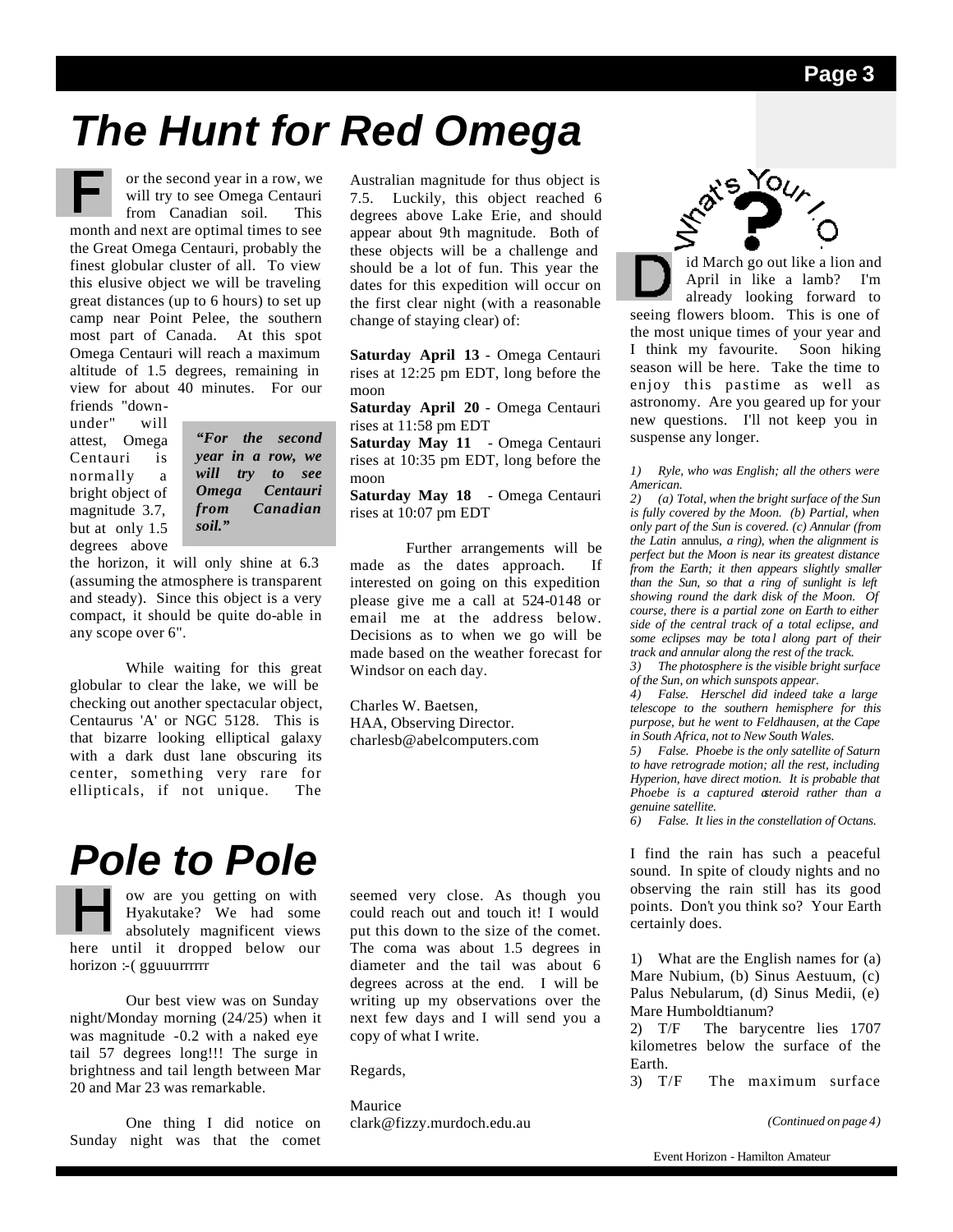# *Miranda's Comet Party ...*

#### *(Continued from page 1)*

Wednesday. Margaret made a difficult job change so that Miranda could awaken late, instead of being up at her normal time for Daycare. This was a very good compromise.

 Things got a little grim when the late breaking news of inclement weather postponed the comet event. Miranda was initially very disappointed, but, she became a little more cheery when she was allowed to come to the observatory with me.

 A number of public had found their way to the observatory after

#### *"she found the moon and Betelgeuse through the finder scope for some other children who had arrived to see the comet"*

having found the gates locked at the DVCA; they being unaware of the postponement. There were a few members on hand, who were checking out the SOFIA project Colin had engaged in with NASA. There were no other children but Miranda here at the time, and she amused herself with the library books when she was not out in the cold. When we had a few minutes to ourselves at her father's telescope, we shared one of those rare moments that I am sure we will both share for a lifetime.

 Miranda was quite excited that night, and wouldn't give Margaret a moments rest when she arrived to pick her up after work, at 10:00 PM. We let Miranda stay up and watch for a little while longer, and then Margaret took her home.

 Earlier in the year, Miranda, with the kind aid of Ev and Ann, helped to earn space badges for her whole brownie troop. On Monday, we had gone to their meeting armed with binoculars, in the event that the clouds

might relent. I kept a watchful eye for sucker holes. One appeared for a brief moment, but, Brown Owl judged that it was more important that the girls finish their nightly songs than catch a fleeting glimpse of the comet.

 Margaret took advantage of the Wednesday day to schedule some necessary appointments and this left me in Miranda's safe keeping for the evening again. We had to be near a phone, so Miranda took me to the observatory once more so that she could again show me the comet and the moon through my/OUR telescope.

 With only two of us there, we found it necessary to press Miranda's skills into service. Like a trooper she found the moon and Betelgeuse through the finder scope for some other children who had arrived to see the comet. She was quite thrilled that there were some other children to see the comet with, and having the chance to find things for other kids when the BIG PEOPLE give her a chance. The other parents of the

other children were quite impressed. Hopefully left with some new HAJA members in tow, thanks to Miranda's diplomatic services.

 I am quite proud of Miranda who handled her own little comet party with some children she didn't even know. I am also quite proud of members of this club, who organized star parties for their clubs, friends, family, schools and such, not just in their towns, but, across the country and even across continents, (I organized a comet party for my dive club who is currently in South America).

 I would not have let Miranda miss this comet for the world!

Bob Botts bob.botts@ghbbs.com



### *What's Your I.O.? ...*

*(Continued from page 3)*

temperature on Mercury is lower than that on Venus.

4) Which star was the north pole star when the Pyramids were built? Why is it no longer the pole star?

5) T/F The Southern Cross is the smallest constellation in the sky.

6) Give the 'odd one out': Rhea, Deimos, Iris, Enceladus, Nereid, Tethys.

 I guess the nights will be getting shorter now. Take advantage of all the night skies you can.

Io, Keeper of the Flame Jupiter Co-ordinator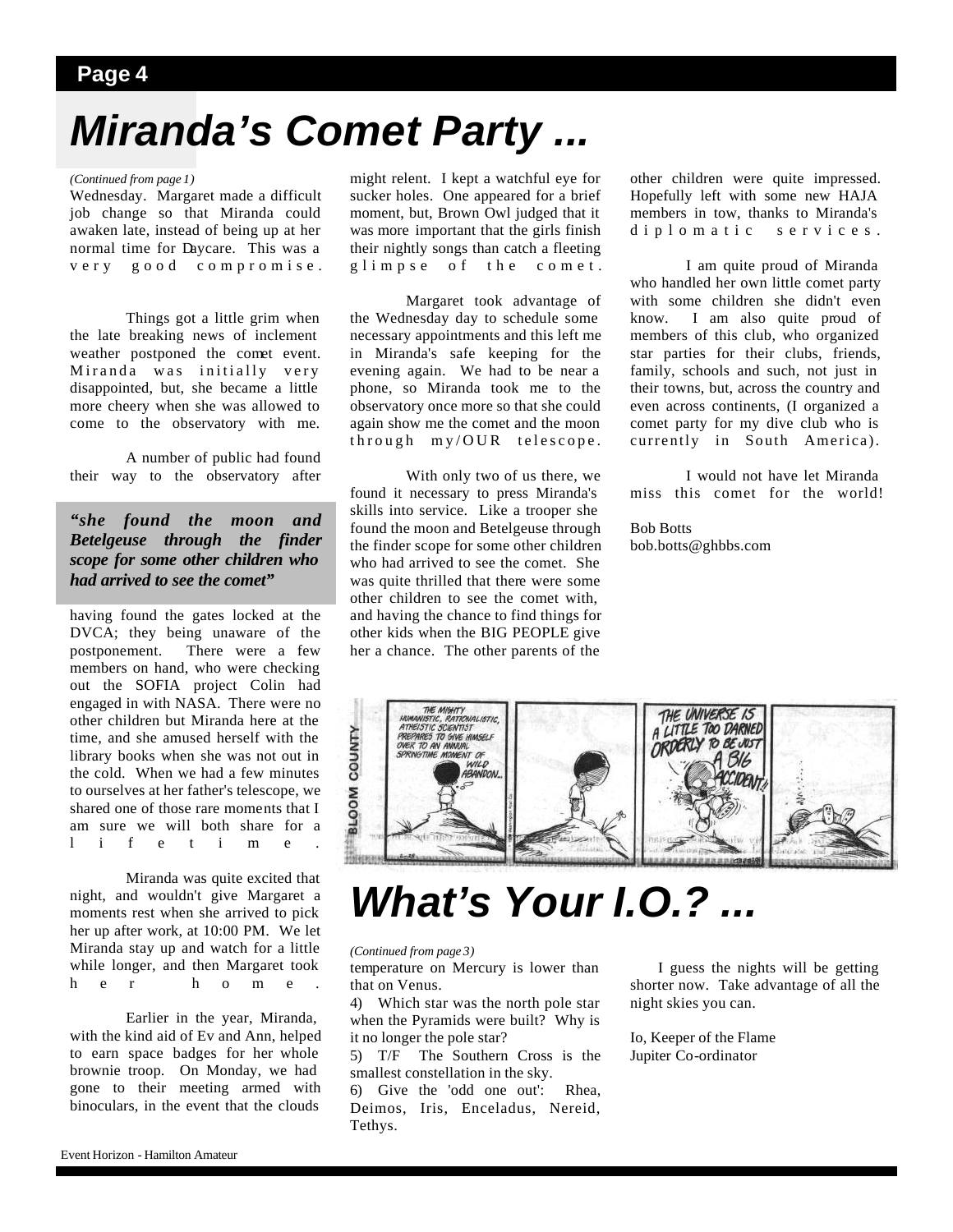### *Roman Around*

esta (Greek - Hestia) is the most beautiful of Roman divinities, bright and pure like the flame which is her symbol. Her name derives - like the name Hestia from a Sanskrit root, vas, which expresses the idea of 'shining' and like the Greek Hestia, she belonged to the group of the 12 great gods.

 The Latins had made Vesta a goddess who personified the earth and fire. The Romans kept only the second of these personifications. Nor was Vesta the goddess of fire in its broadest sense, but only of fire required for domestic use or in religious ceremo nial. As a goddess of fire she received both a private and a public cult. Every hearth had its Vesta. With Jupiter Dapalis she presided over the preparation of meals; she was offered the first food and drink. With the Lares and the Penates she held a pre-eminent position in the house.

 In the beginning Vesta was associated with Janus Pater and Tellus Mater, and was the protectress of sown fields. She was also a symbol of idealised maternity - although she was a virgin - because fire nourishes.

 At Rome the centre of her cult, which was said to have been originated by Romulus, was in the Regia. It lasted almost all the year, being interrupted only during the months of January and



**NGC3293 in Carina**

November. Her temple (round in shape, like the earliest huts of Latium) stood not inside the Palantine city but on the edge of it, in the Roman forum, and consequently outside the boundaries of the city attributed to Romulus. The chief festivals of Vesta were the Vestalia celebrated on June

#### *"They took vows of absolute chastity. Those who broke their vows were punished by death"*

7th. On that day her sanctuary (which normally no one except her priestesses, the Vestal Virgins, entered) was accessible to mothers of families who brought plates of food. The Vestals officiated. The ceremonies were simple. The objects of the cult were essentially the hearth fire and pure water drawn into a clay vase, handmade, and narrow at the base so that it could not stand on the ground. Also, young asses were garlanded with flowers and did not work. A legend of Hellenistic origin describes how the goddess, chaste above all others, was protected by a donkey from the amorous designed of PRIAPUS.

 The Vestals, who played a role of first importance in Roman liturgy, enjoyed exceptional prestige. When Numa first instituted them there were two in number; Servius increased them to six. They were chosen by lot from patrician families and entered the college between the ages of six to ten,. They remained there for thirty years During the first ten years they received instruction in their duties which they exercised for the following ten years. Then, in their turn they taught the younger Vesta.

 They took vows of absolute chastity. Those who broke their vows were punished by death. Originally they were whipped to death, but the Elder Tarquin modified this torture: they were then whipped and walled-up alive in a tomb which was sealed after a few provisions had been deposited in it.

Vestals accused of impurity sometimes managed to clear their reputation. It was told how Tuccia proved her virginity by bringing back water from he Tiber in the sacred sieve. The accomplice of the guilty Vestal was whipped to death in the Forum Boarium. During the course of eleven centuries only twenty Vestals broke their vow and suffered punishment. Also, if a Vestal let the sacred fire go out she was whipped by order of Pontifex Maximus.

 When the Vestals had finished the thirty years of their engagement they could marry. They rarely took advantage of this right, however, preferring to maintain the privileges of the position. Whenever they appeared in public they were preceded by a lictor, and if a man condemned to death chanced to meet a Vestal he was immediately reprieved.

 Statues of Vesta are not numerous. Her image is found on coins, mostly imitations of Greek art. She is always veiled.

Ev Butterworth

### *Did You Know That...*

round 425 000 years ago, it was very likely that Capella was about one degree from the North Celestial Pole and Aldebaran about one degree from Capella, both somewhat brighter than they are now. What a sight- a brilliant double polestar for our hominid ancestors!

#### Rob Roy

a5817394@mcmail.cis.mcmaster.ca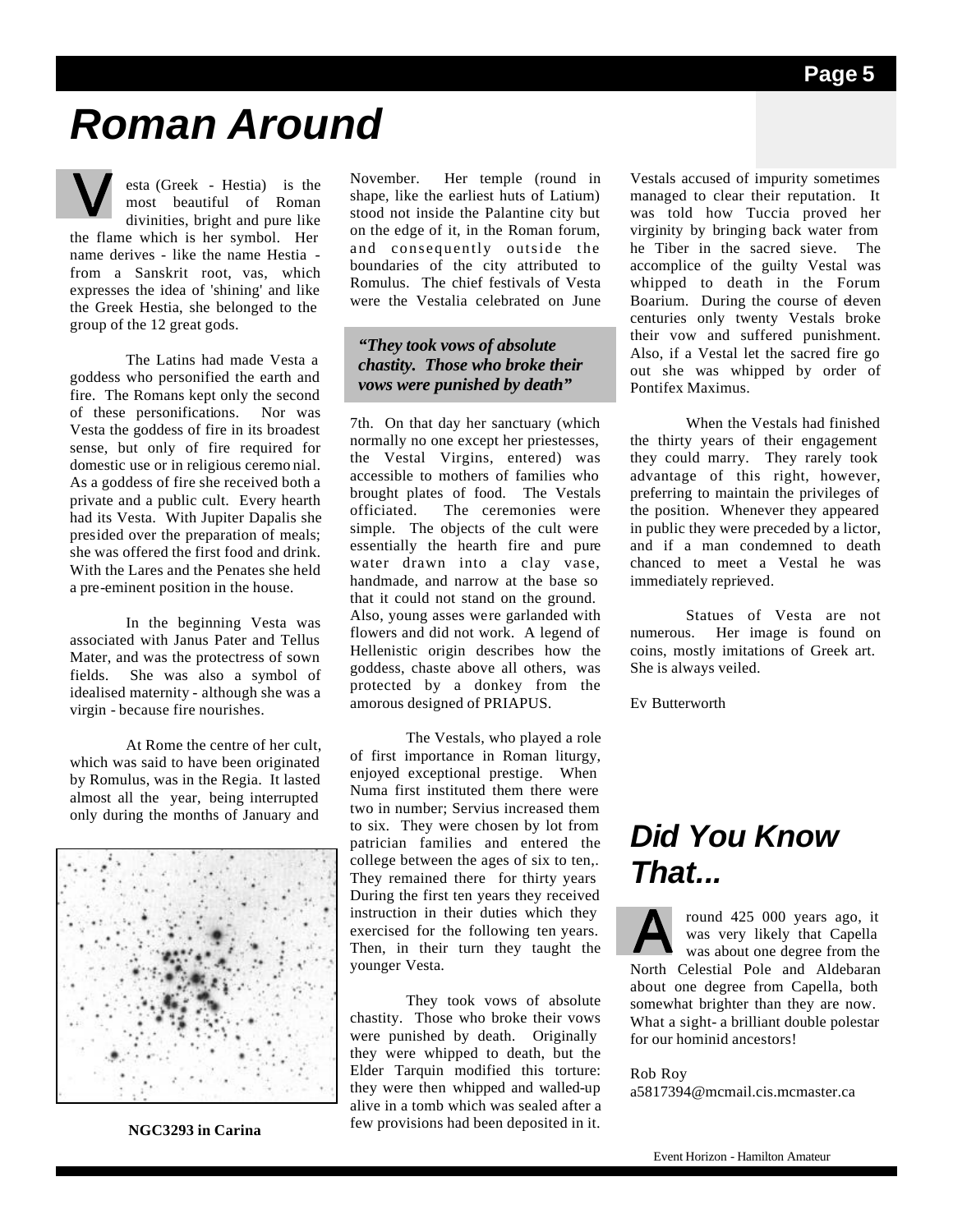### *Super Seeing*

ven as I was setting up, I knew something was odd; the air didn't feel right. It was like there wasn't any, though breathing was certainly normal.

 At this time of year, viewing always starts with a peek at my favourite-M42, the Great Nebula in Orion. Suspicions confirmed- all six stars in the Trapezium were clearly visible at only 40X! The colours of the nebula itself were the most brilliant greens and reds. It was almost like I could see in the infrared.

 I next commanded the scope to B33, the Seahorse Nebula (that's what it looks like to me.) I had never seen it in any scope, let alone in my lowly 8" SCT. I could imagine it darting in and out of the seaweed. Even the pectoral

#### fin was visible.

 While in that neighbourhood, I had to look at Sirius. It was so bright that I had to use 0.6 and 0.9 ND moon filters stacked together. There it was, unmistakable, Sirius' companion; not that you could "drive a truck between them," mind you.

#### *"all six stars in the Trapezium were clearly visible at only*

 The night continued like this, observational miracle after miracle. What was responsible? It couldn't have been that the primary mirror and corrector plate had been cleaned in the dishwasher the night before. An 8" SCT is an 8" SCT, after all, even if it does possess "legendary Meade optics."

 I can only imagine some kind of a gravitational, atmospheric lensing phenomenon, with a giant air objective way up there. My scope just happened to be at the correct spot to act as a 2000mm eyepiece for it.

 Should I try and get confirmation? I could call my old observing buddies, David and Caroline on the west coast, or Dennis and Roger back east. Contacting Terry would certainly save on the phone bill. Brian has the connections to confirm this, too, if it's not strictly a local thing. He did ignore my last dozen comet/asteroid discoveries, though. Maybe I won't do HIM any favours!

*(Continued on page 7)*



Eventually Horizontal - Milton Armchair Astrologers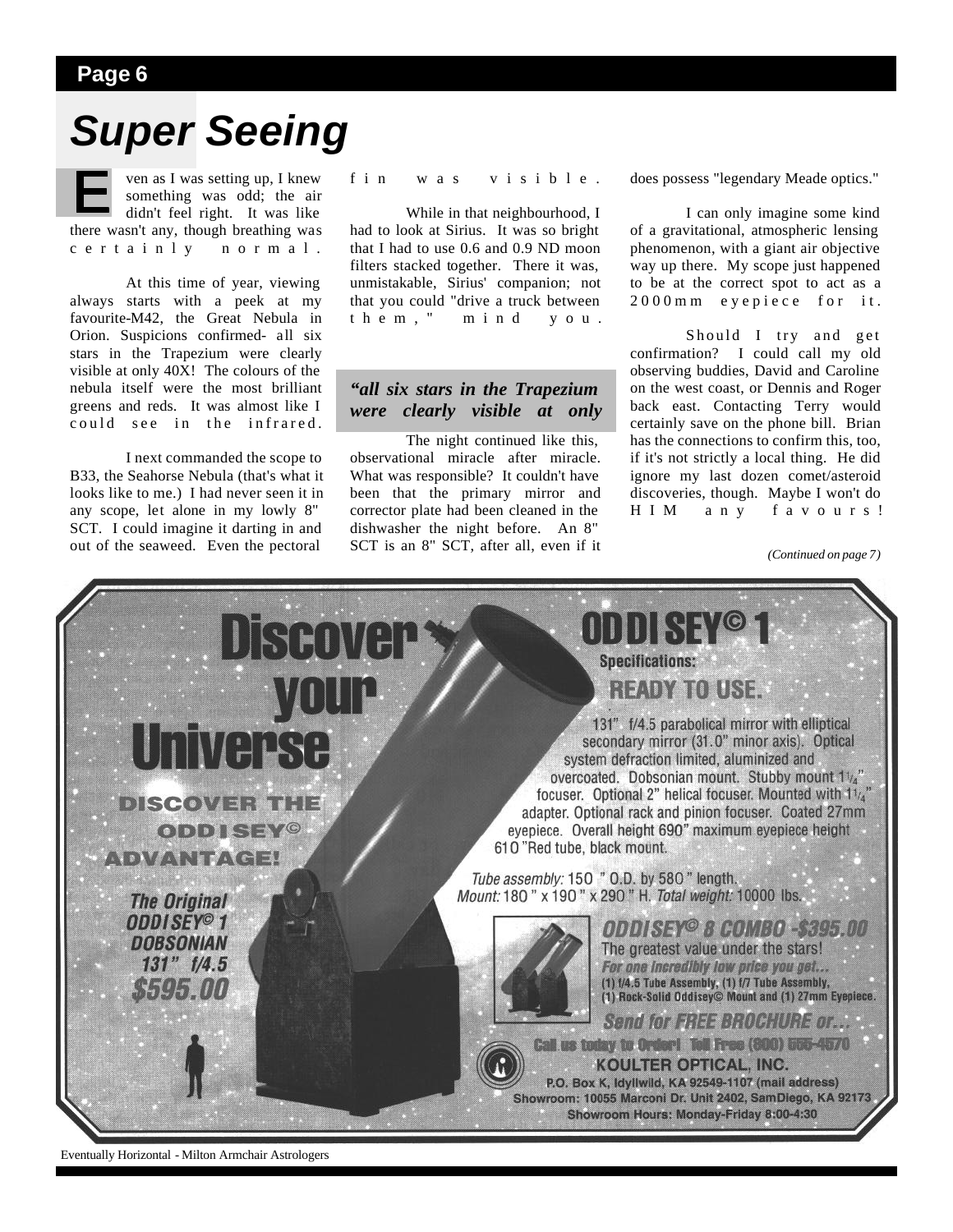### *Final Exam*

vent Horizon has obtained a copy of McMaster's Astronomy 402 final examination. Although the paper displays considerable variety in its scope, EH contends that the questions lack depth. Let EH know what you think. The results will be published in our next issue.

Rob Roy MSc - RUBBMB Roving reporter for the Event Horizon .....................................................

Exam No. 3592 Astronomy 402 Final Examination April, 1996.

Notes: Although there is no time limit, you may not gain any extra by sleeping between questions. Ten questionsten marks each.

 1. Define the universe and give three examples.

 2. Estimate the sociological problems that might accompany the end of the universe. Construct an experiment to test your hypothesis.

 3. Construct a three-dimensional map of the Milky Way showing every known

star. Use the coloured pencils provided to indicate each's spectral type of each star. Make sure you provide a legend. Determine and mark the spot indicating the exact position of our Sun 3,782,645 years, 143 days, 8 hours, 17 min. and 39 sec. from now.

4. Write a computer program for

### *Dinosaurs ...*

#### *continued from page 12*

thus proving beyond doubt that the dinosaurs did not become extinct and are living in the Oort cloud. The vehicle returning the dinosaurs to the earth (which I previously showed to be disguised as comet Hale -Bopp) will be arriving in the spring of 1997.

finding all known galaxies using a ground-based telescope. (Not unlike Meade's, except yours has to work!)

 5. All the necessary materials will be proved in an adjacent room for you to grind, polish and figure a 30" mirror. When finished it must be f4.00 and the surface be corrected to 1/100 wave peak to valley accuracy. (If you are worried about time, 1/100 wave RMS will suffice, but for lower marks, of course!)

6. Write all the equations, both nuclear

#### *"Although the paper displays considerable variety in its scope, EH contends that the questions lack depth"*

and chemical, which lead to the evolution of life. Be sure to include the original big bang. Compare your equations with those which would lead to a silicon-based life on other worlds.

 7. Describe the history of archaeoastronomy from its origin to the present day, concentrating especially but not exclusively on its social, political, economical, religious and philosophical impact on Europe, Asia, Africa and the Americas. Be brief, concise and specific.

 8. Since this is a night exam, you will find a battery of 20" Dobsonians set up on the roof. Step ladders are also provided for your convenience. Conduct an NGC survey of the constellations Leo, Virgo and Bootes. Draw a detailed 1/4 degree star field for each object in your survey. Completeness and accuracy in your drawings is essential. Special attention should be paid to labeling and identification as to type.

 9. Based on your knowledge of their works, evaluate the emotional stability, degree of adjustment, and repressed frustrations of each of the following: Copernicus, Galileo, Hubble, and Welch. Support your evaluation with quotations from each man's work,

making appropriate references. It is not necessary to translate.

10. Fifty angry, riot -crazed astronomers ('twas cloudy last night) are about to storm the examination room. You can either calm them using any ancient language except Latin or Greek OR (don't do both) assemble the scattered parts of the automatic highpowered rifle provided. You will be given an instruction manual printed in Swahili. Take whatever action you feel appropriate. Be prepared to justify those actions.

END OF EXAM

### *Did You Know That...*

Most articles about astronomy in magazines and newspapers are written by one person using a variety of pseudonyms. That person is our very own Rob Roy.

### *Super Seeing*

#### *(Continued from page 6)*

 Besides, the way these faint things are popping into view, maybe I should just continue and try to be the first to do a one night NGC marathoncomputerized, of course. After all, I don't do the "star-hop."

 As dawn's light flooded the landscape and only 8th magnitude stars were still visible to the naked eye, I wondered if this occurred very often? Maybe only at the very beginning of April!

Rob Roy MSc - RUBBMB a5817394@mcmail.cis.mcmaster.ca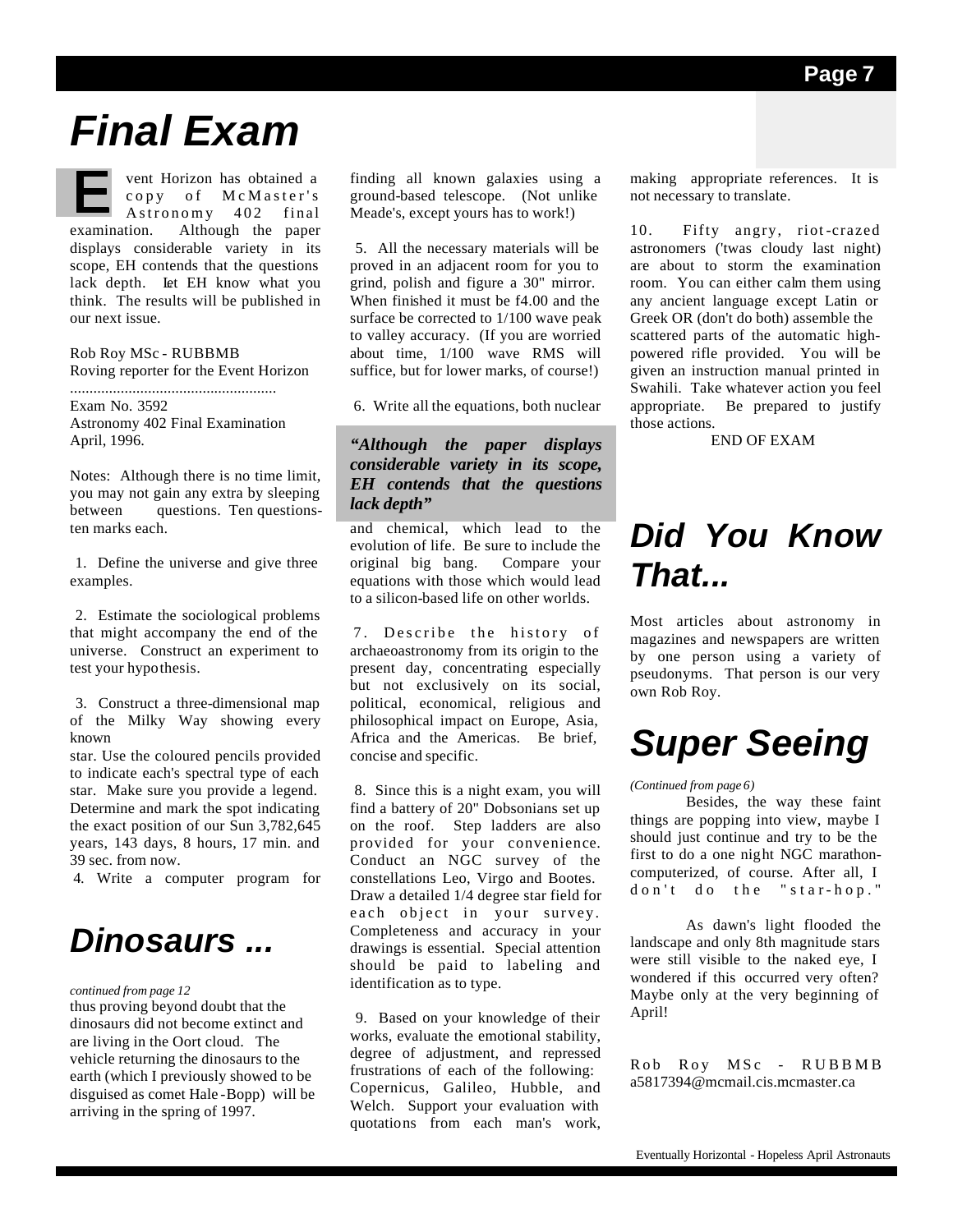# *Aging Eyes ...*

*(Continued from page 1)*

 The table is set up to show the age at which you can expect to have a given pupil size from 7.0mm to 4.5mm. The last two columns give the factors for the lowest useful magnification for that pupil size, if indeed a larger exit pupil offers no gain in starlight. A quick calculation shows that an average 20 year old could go as low as 28x on an 8" (20cm) scope, whereas the average 80 year old would be wasting precious light outside the pupil if she/he went much below 43x.

 Remember, these ages versus pupil sizes are only averages. The next time you are observing at a dark site, take along a millimeter rule and get a friend to measure your pupil diameter, then choose the magnification that will

### *Hail Hyakutake*

Look up, behold the fuzzy light That northward in our silent night Appears from galaxies beyond Reminder of an endless throng

Of stars and planets moving when Beginnings sought eternal ends And now in passing thrills the eye A foreigner in a friendly sky.

For some, too close, the bright light brings Realities of foreign things And passing by resolves the past That earth's short history still must last.

Had Jupiter not caught the brunt Of previous earthward icy lumps We night not stand to contemplate Phenomena we see of late.

So thank your God for passing by, And press the smudge to naked eye To know that time means nothing, when A greater form might come again.

B.C.Wice 25/03/96

Event Horizon - Hamilton Amateur

optimize the exit pupil at your eyepiece.

 Here's hoping that you'll be pleasantly surprised with a larger-thanaverage-for-your-age pupil size!

Rob Roy a5817394@mcmail.cis.mcmaster.ca

| <b>Pupil</b><br><b>Size</b> | Approximate<br>Age | <b>Lowest effective</b><br>Magnification<br>per in. of<br>aperture | <b>Lowest effective</b><br><b>Magnification</b><br>per cm of<br>aperture |
|-----------------------------|--------------------|--------------------------------------------------------------------|--------------------------------------------------------------------------|
| 7                           | $<$ 25             | 3.5                                                                | 1.4                                                                      |
| 6.5                         | 30                 | 3.8                                                                | 1.5                                                                      |
| 6.0                         | 35                 | 4.1                                                                | 1.6                                                                      |
| 5.5                         | 45                 | 4.5                                                                | 1.8                                                                      |
| 5.0                         | 60                 | 4.9                                                                | 2.0                                                                      |
| 4.5                         | 80                 | 5.4                                                                | 2.2                                                                      |



### *For Sale*



 have a bunch of stuff that I would be interested in selling. Here is the list:

FAX splitter (decides if incoming call is a FAX and sends it to a different output line, so you can run a FAX and phone on the s ame line) (\$90)

Flash unit (\$30)

Aero-Ektar lens 24in f.l. f/6 (\$99)

SAO Atlas [1950.0 equinox - stars to 9th mag] (\$25) Dense flint prism for spectroscope (\$40)

1200 Baud Modem (\$5)

10-speed bicycle (\$50)

300mm f.l. f/4.5 telephoto lens (Canon mount)

 Call me or email me if you are interested in anything! My home phone number is 524-0848. Don't see what you want - ask me - I may have it!

Douglas L Welch welch@physics.mcmaster.ca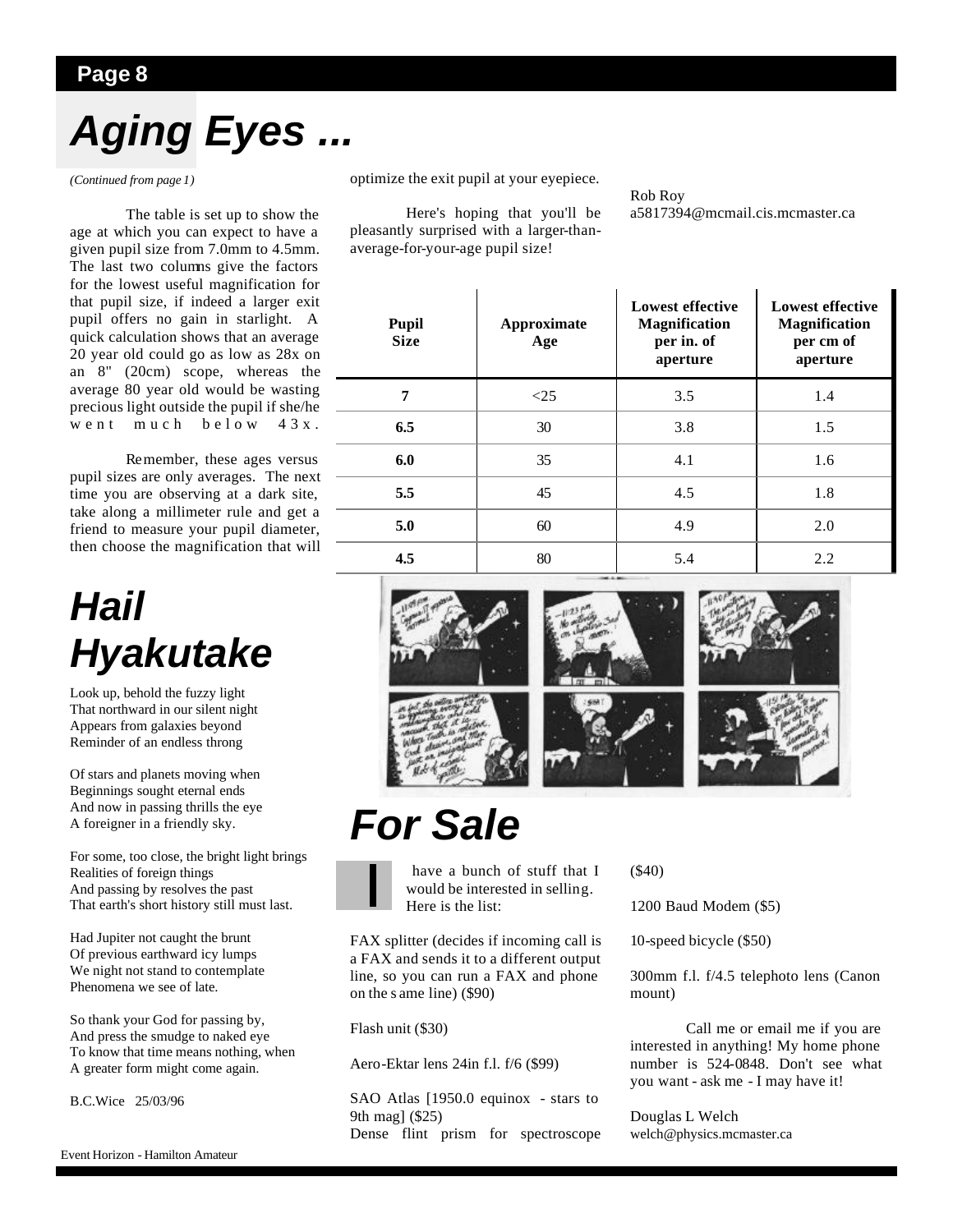# **May Skies**